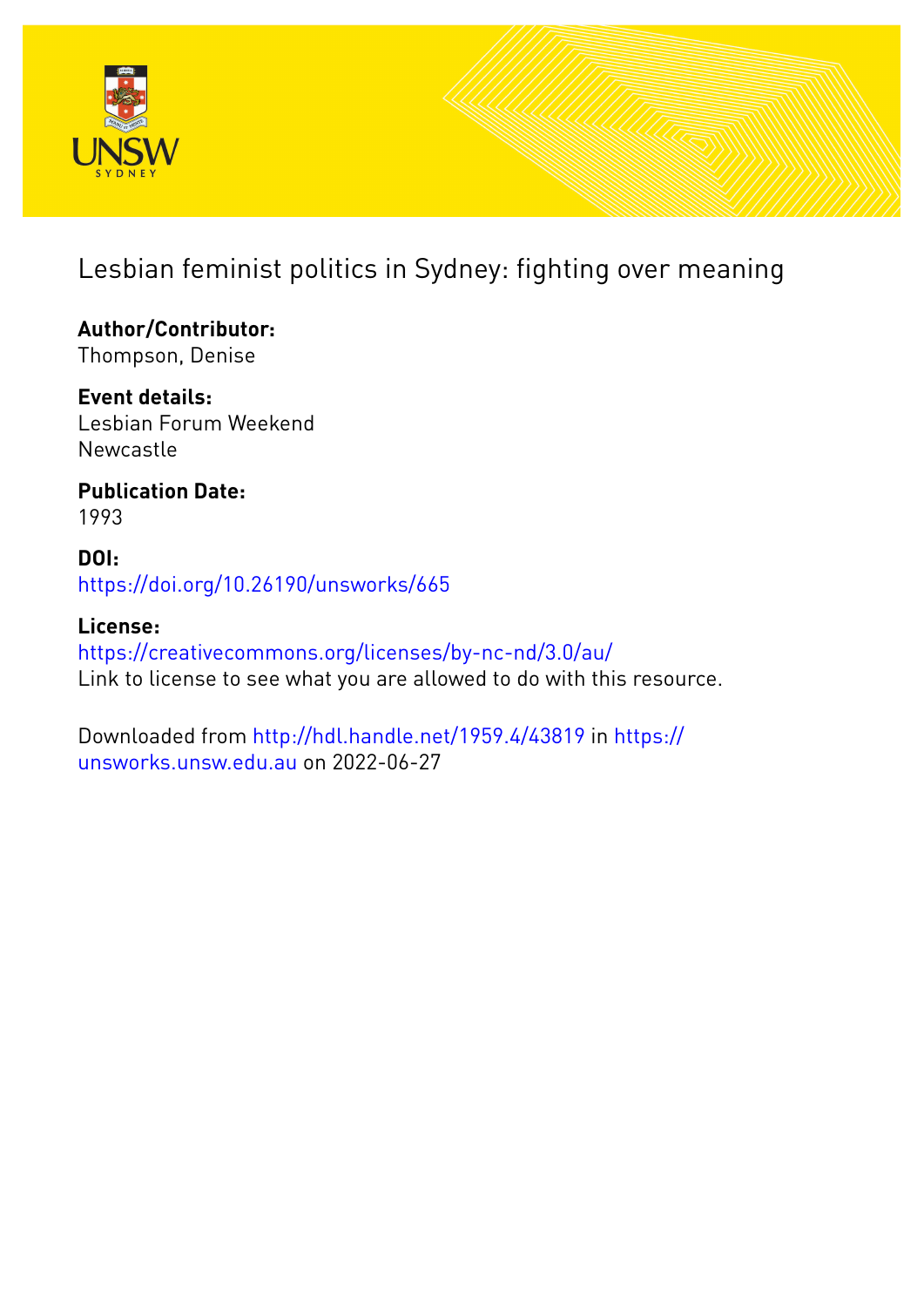# **Lesbian feminist politics in Sydney: fighting over meaning**

(A paper written for the Lesbian Forum Weekend, Newcastle, NSW, 4-5 December, 1993; and the London Lesbian History Group, 4 February, 1994).

This paper presents my own attempt to understand what was involved in the disagreements during the 1970s over the feminist status of lesbianism. The 'meaning' referred to in the title is, of course, the meaning of lesbianism. The fights revolved around the personal/political dichotomy, whether lesbianism was a matter of individual desire, or whether it was a political choice, challenging male supremacy by contesting the 'naturalness' of heterosexuality for women and by establishing forms of intimacy, love and recognition between women. One could answer that it was both personal desire and political practice. But that was not the way everyone involved felt at the time. Indeed, such was the confusion that it was not even possible to state the problem, much less resolve it.

That was certainly not the way the issues were identified at the time the struggle was at its height. In order to illustrate some of the ways in which lesbianism was addressed here in Sydney in the 1970s, I have taken a case study of two 1974 issues of the Australian feminist journal, *Refractory Girl* (RG). I had been asked to write the chapter on lesbianism for a book celebrating twenty years of publication of RG (published in 1993 as *Refracting Voices*), giving an overview and an evaluation of RG's treatment of lesbianism over the twenty-year period. My initial response was hesitant. I did not think I was the right person to write the chapter. I had never been involved with the journal, and I did not agree with the way lesbianism had been treated in RG. As I put it in the paper I did eventually write:

*Refractory Girl* does not have a good track record when it comes to lesbianism (although in that, it was not very different from the feminist press and feminism in general). Too often, it failed to acknowledge the existence of lesbianism, much less record the history as it was happening. Issue after issue was produced without a single reference to lesbians, lesbianism, or the agreements and disagreements among feminists about lesbianism, feminism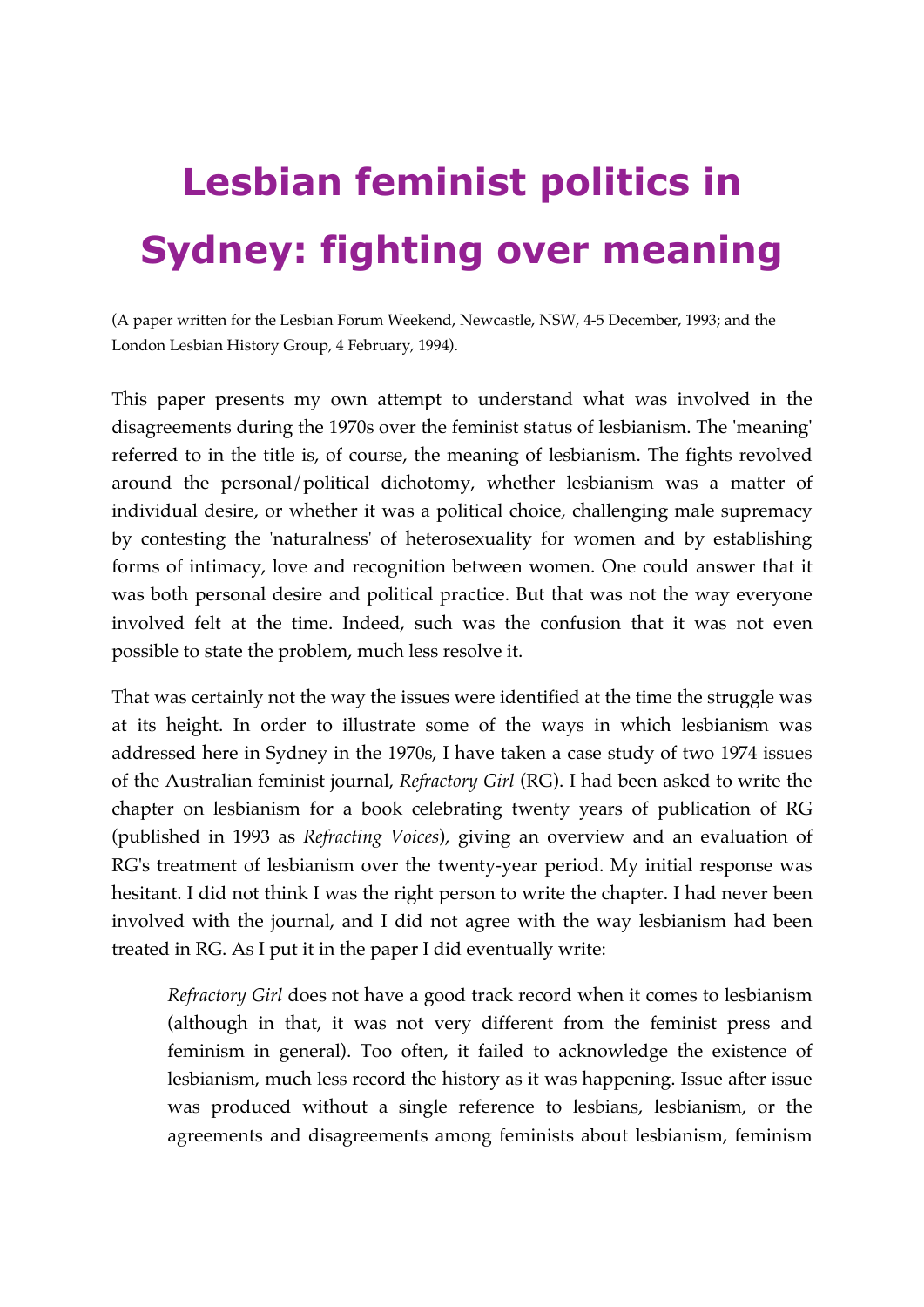and sexuality. Although, as one present member of the collective put it: 'You can't print what you don't receive', at the same time there was little attempt on the part of succeeding collectives to solicit lesbian material. On the one occasion when this did happen—Issue No. 5: 'The Lesbian Issue', in 1974—the debate was so confused that it was almost useless as a record of lesbian feminism. (Thompson, 1993: 85)

'Never mind', I was told, 'Just go ahead anyway, and write what you think'. So I did. (As it turned out, the editorial collective of *Refracting Voices* did not like most of what I wrote, which was a textual analysis and critique of what was actually written in the journal. Instead they printed an alternative account by someone who knew some of those who had been involved with the production of the 1974 Lesbian Issue, followed by a short extract from my paper. Since that extract contained what I felt was the most important part of my paper, I accepted the compromise).

It was in the writing of that paper that I finally clarified what had been puzzling me for years about the curious placement of lesbianism within feminism. As I expressed the problem in a paper which I wrote for the 1980 Women and Labour Conference in Melbourne, called 'Lesbianism As Political Practice':

The starting point for this exercise in feminist theory was my own confusion at the status of lesbianism within the women's movement. On the one hand, and at the practical level, it would seem to hold a position of central importance for feminists. Not only did countless numbers of lesbians flock to the women's liberation movement, which provided, for the first time in history, the possibility of a cultural community of women whose primary commitment was to other women rather than to men. But an even greater number [sic] of women whose pre-feminist lives had been lived in conventional relationships with men—as wives/mothers, girlfriends, mistresses—changed their sexual/social orientation from men to women in response to the feminist political critique of their personal situations of social subordination. Moreover, this mass exodus of feminist women from the confining structures of heterosexuality brought into question the institution of heterosexuality in the consciousness of those feminists who, for whatever reason, chose not to change their sexual orientation.

And yet, on the other hand, this phenomenon which had revolutionised the lives of so many women, which was the direct and immediate response of so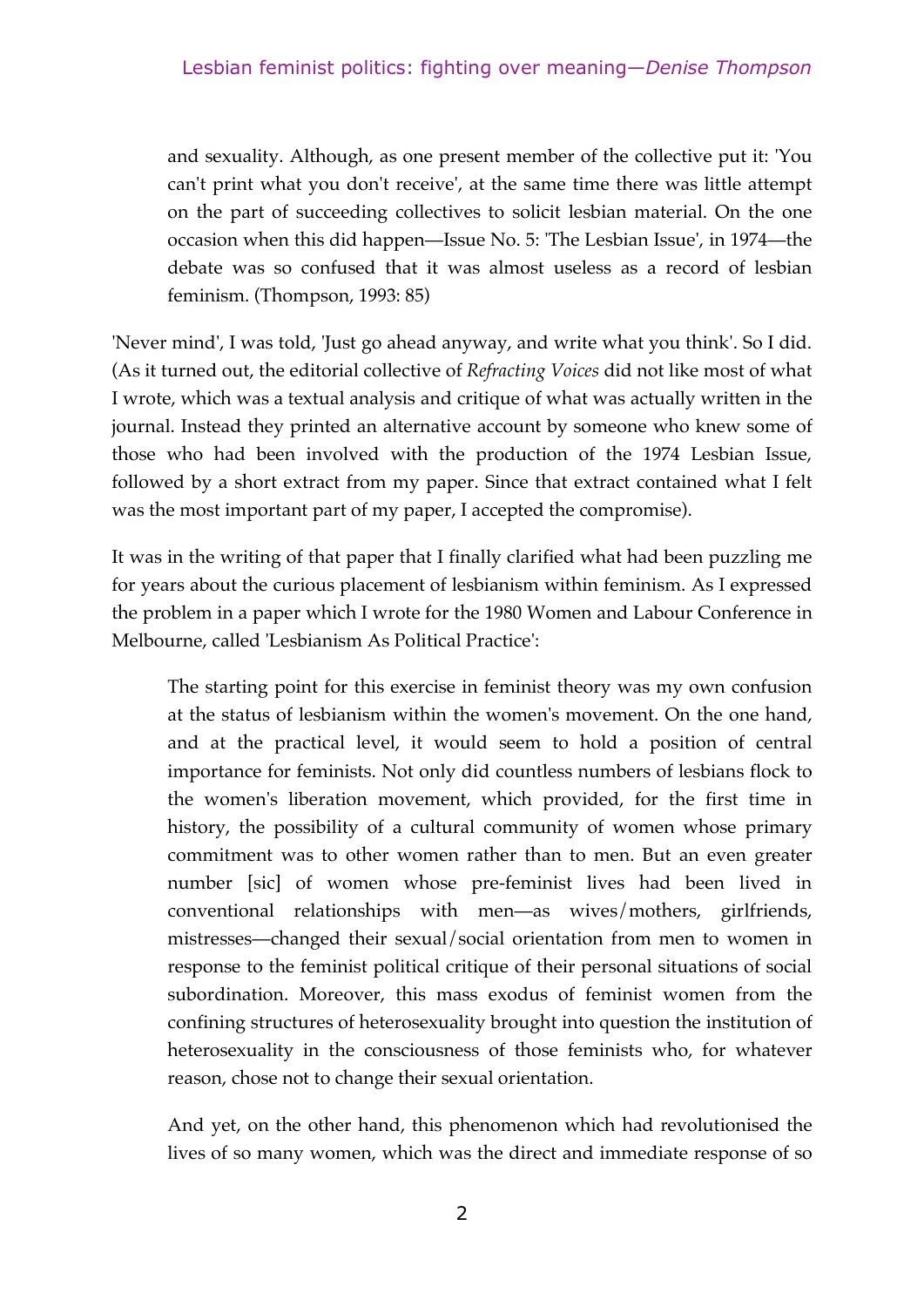many feminists to the exposure of the realities of women's oppression, was rarely acknowledged publicly within feminism. Or rather, by being acknowledged as no more than a 'valid sexual preference', lesbianism was reduced to the level of personal choice, and accorded a marginal status of minor importance in the wider struggle for women's emancipation. It was rarely listed on the agendas of conferences, rarely, if ever, mentioned in feminist history and theory. The angry protests of lesbian/feminists, newly aware of the political implications of women loving women, were trivialised and patronised into silence by injunctions to concentrate on the 'real' issues of feminism. At the same time, the lesbian/feminist discourse provided no more than outraged demands that the issue not be ignored, and the largely untheorised assertion that the practice of lesbianism was the chief threat to the male supremacist social order to come out of the women's movement of the last ten years. (Thompson, 1980)

This dilemma around the feminist status of lesbianism was initially seen as a 'lesbian/straight split' within feminism. But it became apparent to me fairly early that the split was a lesbian/lesbian one, that it was a disagreement among lesbians about the meaning of lesbianism. In another paper, 'Against the Dividing of Women', I characterised the dilemma thus:

As I experienced this split here in Sydney, it was one within the ranks of lesbian feminism itself. While some lesbian feminists were insisting that lesbianism was central to feminism, other lesbian feminists were objecting that this stance excluded heterosexual women, either from the vanguard of feminism, or from feminism altogether because to acknowledge the importance of lesbianism to feminism would be too threatening to 'ordinary' women, or because lesbianism was 'irrelevant' to 'most' women. It was a lesbian/lesbian split, with radical feminist lesbians on one side insisting that lesbianism was necessary for the feminist revolution, and socialist feminist lesbians on the other worrying about being too threatening to heterosexual women, often referred to as 'most women', or 'the women out there' in 'the Western suburbs' (in the case of Sydney). (Thompson, 1992: 395)

At the time I wrote this in 1992, I was still puzzled about this tendency on the part of some lesbian feminists to leap to the defence of heterosexual women whenever lesbianism was publicly mentioned. In this paper I attributed this position to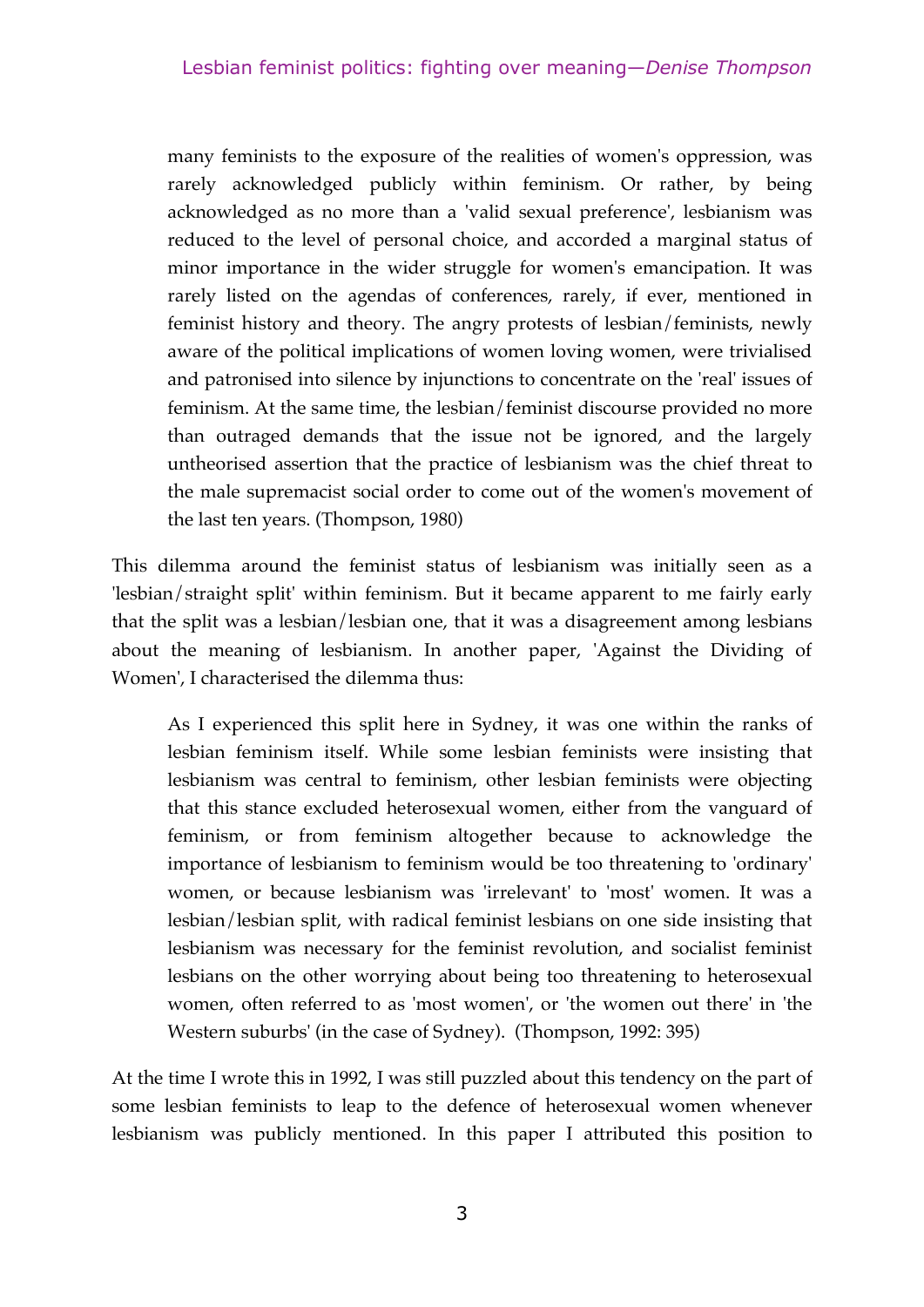socialist feminist lesbians 'worrying about being too threatening to heterosexual women', and also to 'the continuing influence of the heterosexual hegemony'. It had in fact been a consistent theme throughout the 1970s. One of my own experiences of this kind of argument occurred during the discussion after a paper I gave at the first Women and Labour Conference at Macquarie University in 1978. The paper was called (rather unfortunately) 'Homosexuality: The Invisible Alternative?' As I remember it (I can't find a copy of it now) [in UNSWorks], the paper was a discussion of the silencing of debate about 'homosexuality', with particular reference to the absence of debate about lesbianism at the conference. (I also managed to bring Freud into it somewhere). One of the first reactions to the paper was a criticism that I was being unfair to heterosexual feminists. Since I hadn't mentioned heterosexual feminists (although I probably criticised heterosexuality), and since I hadn't asserted that lesbians were the only true feminists, I was completely at a loss to know how to respond to this criticism. My confusion lasted for years.

It wasn't until I was given the opportunity to write about similar criticisms within the pages of *Refractory Girl* nos. 5 and 6 that the dilemma became clear to me. According to Sue Tiffin, author of the alternative paper commissioned by the editors of *Refracting Voices* to replace the one I wrote, Issue no. 5, the 'Lesbian Issue', was produced by a collective 'comprised of heterosexual, lesbian and bisexual women' (Tiffin, 1993: 79). Tiffin commented that there was by no means general agreement among the collective members about lesbianism and its relation to the women's movement, nor about what was printed in the issue (p.77). Issue no. 6 was produced as a critical response to Issue no. 5, by the Hobart Women's Action Group (HWAG), all of whom were lesbians. This group had written a paper called, 'Sexism and the Women's Liberation Movement: or, Why Do Straight Sisters Sometimes Cry When They Are Called Lesbians?' This paper was first presented at the Women's Liberation Theory conference at Mount Beauty in Victoria in January 1973, and had already created some heated debate. It was printed in Issue no. 5 of RG.

At no point in the discussion throughout the two issues of the journal did any of the writers support the radical feminist stance. No one came out in favour of the idea that lesbianism, as it was redefined by 'second wave' feminism, challenged male supremacy by challenging heterosexuality and by creating opportunities for women to love women. In fact, from my knowledge of the journal and of those who were involved with it at various times, RG and those who produced it tended towards socialist feminism, and also tended to be antagonistic towards radical feminism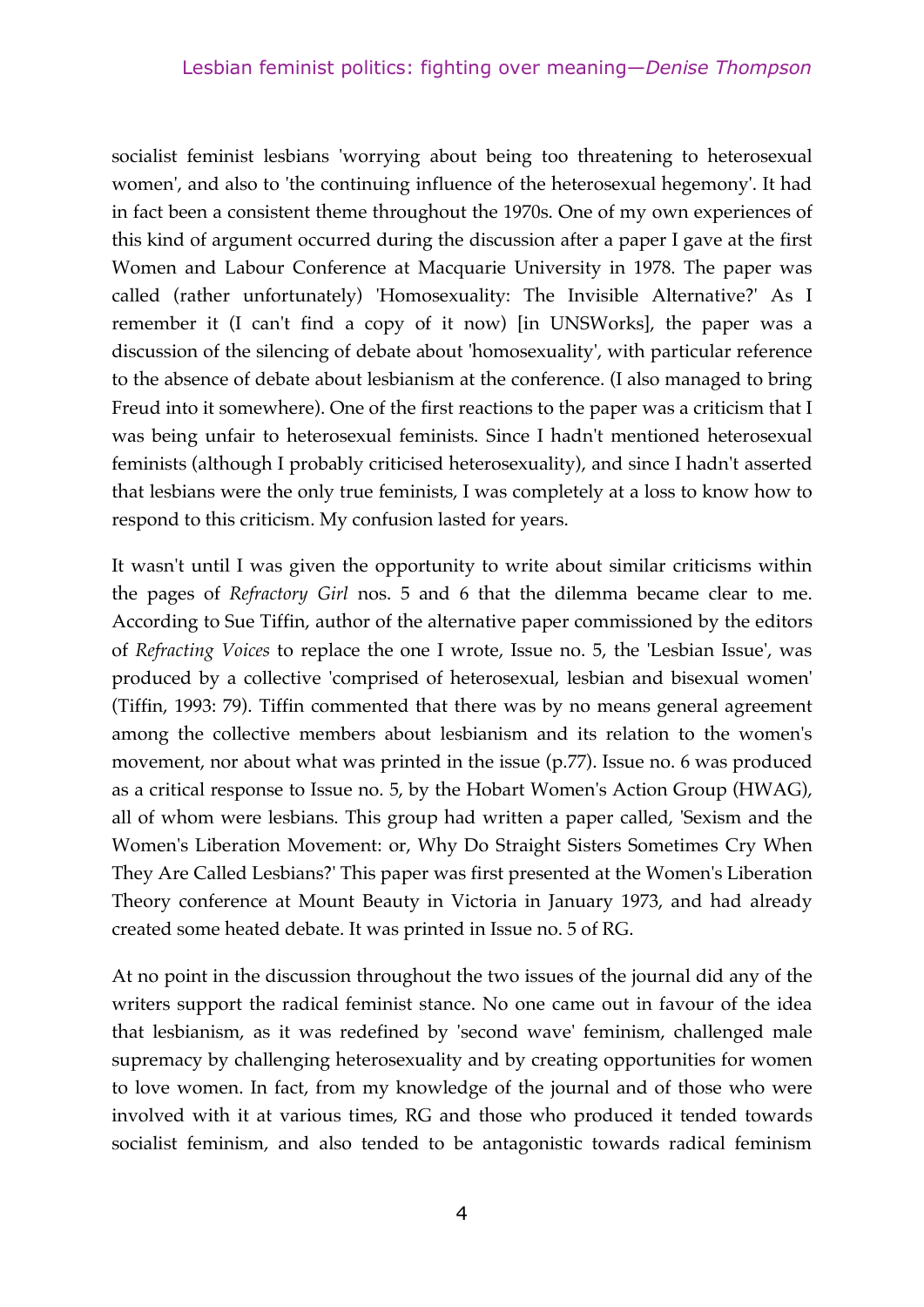#### Lesbian feminist politics: fighting over meaning—*Denise Thompson*

(despite that fact that RG was at one early stage in its career briefly subtitled 'A journal of radical feminist thought'). Instead, the debate in Issue no. 5 revolved around the concept of 'sexism'. This was not the way the question of lesbianism was handled in real life among the women I knew. It was for this reason that I said that RG is almost useless as a record of lesbian feminism. Nonetheless, it provides a good example of the kind of thing radical feminist lesbians were up against.

What follows is adapted from the paper I originally wrote for the 20th anniversary issue of *Refractory Girl*:

The editorial in RG no. 5 clearly spelled out the collective's disagreement with any idea that lesbianism had revolutionary potential for the lives of all women, not just lesbians. The editors acknowledged that lesbianism, in the sense of loving connections between women, was an increasingly important aspect of the women's movement: 'It is clear (they said) that growing numbers of women in the movement are relating to each other more intimately and often sexually'. But that admission came towards the end of the editorial, and was immediately followed by what appeared to be some kind of disclaimer:

But at a theoretical level a great deal of confusion still exists. On the one hand there is joy at the possibility of the eventual disappearance of sex roles and the structures that support them—of people not having to define themselves as straight, camp or bi, but just as freely sexual beings, the utopian promise of polymorphous perversity. And on the other hand we are conscious of the dangers of the imposition of yet another authoritarian solution: the utopia of bisexuarchy. Our concern to eradicate sexism does not overarch our desire for a diversity of sex preferences (No. 5, p.2).

In other words, the overriding problem was the dividing of people into sexual categories: 'heterosexual', 'homosexual', 'bisexual'. According to the RG editors, it was a good thing that women were 'relating to each other more intimately and often sexually', not, however, because this was a good thing in itself, but because it meant that the strict distinctions between sexual categories were being broken down, and because it was one step closer to what the editors regarded as the truly revolutionary ideal of 'free sexuality'/'polymorphous perversity'. (This latter term was used by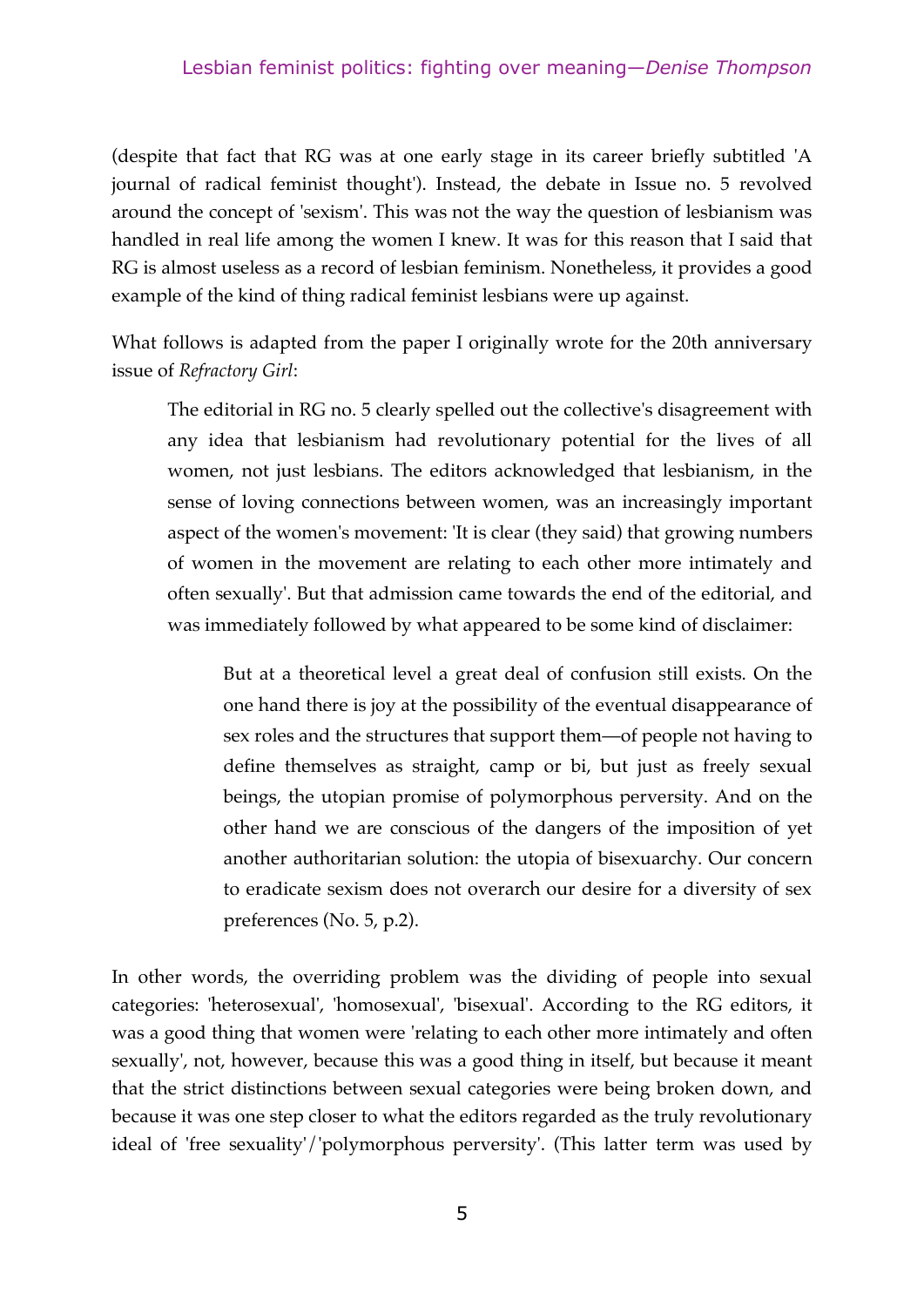Freud to refer to the sexuality of infancy and childhood, which was characterised by a diversity of erogenous zones other than the genitals, of sexual aims other than orgasm, and of sexual objects other than the conventional heterosexual one. It was a sexuality that had many forms ('polymorphous'), and was 'perverse' because it had not yet coalesced into the norm of adult heterosexuality. It was postulated by some women's and gay liberationists during the early seventies as the ultimate goal of the sexual revolution). On the other hand, the RG editors did not want to be seen to insist that everyone ought to be bisexual. While they objected to placing people into sexual categories, they also wanted to retain those categories as 'a diversity of sexual preferences'. The editors did not resolve the dilemma; nor did they say what the implications were for feminism, for female sexuality, or for the creation of new forms of femaleness outside relations to men.

Moreover, the reluctant admission that lesbianism was relevant to women in general—'women relating to each other more intimately and often sexually'—came after an argument which had already abolished that possibility:

lesbianism [as] the most radical position for a feminist to adopt … the notion of a lesbian nation, tribal groupings of women giving each other psychic support and working in revolutionary struggle against our oppression *seems inherently sexist*. Excluding men, and, perhaps, heterosexual women, is a form of sexual apartheid (No. 5, p.2—emphasis added).

Lesbian feminism was 'sexist' because it might exclude heterosexual women, and did exclude men. The question of what it was they were excluded from, was not addressed. Although men are excluded from lesbianism, and often from feminism (although not only by lesbian feminists), the distinction between 'heterosexual' and 'lesbian' women was not as hard and fast as this charge of 'sexism' implied. Not only were women discovering within themselves a hitherto unrecognised lesbianism in a strictly sexual sense, lesbianism itself was expanding beyond the genital sexual to include all forms of loving identification between women. In that feminist sense, lesbianism was not at all rigid and exclusive, and hence, not 'sexist'.

 The writers of the editorial did not define what they meant by 'sexism'. They were presumably relying on the definition given in the 'Sexism and the Women's LiberationMovement' article by the Hobart Women's Action Group (HWAG), who defined 'sexism' thus: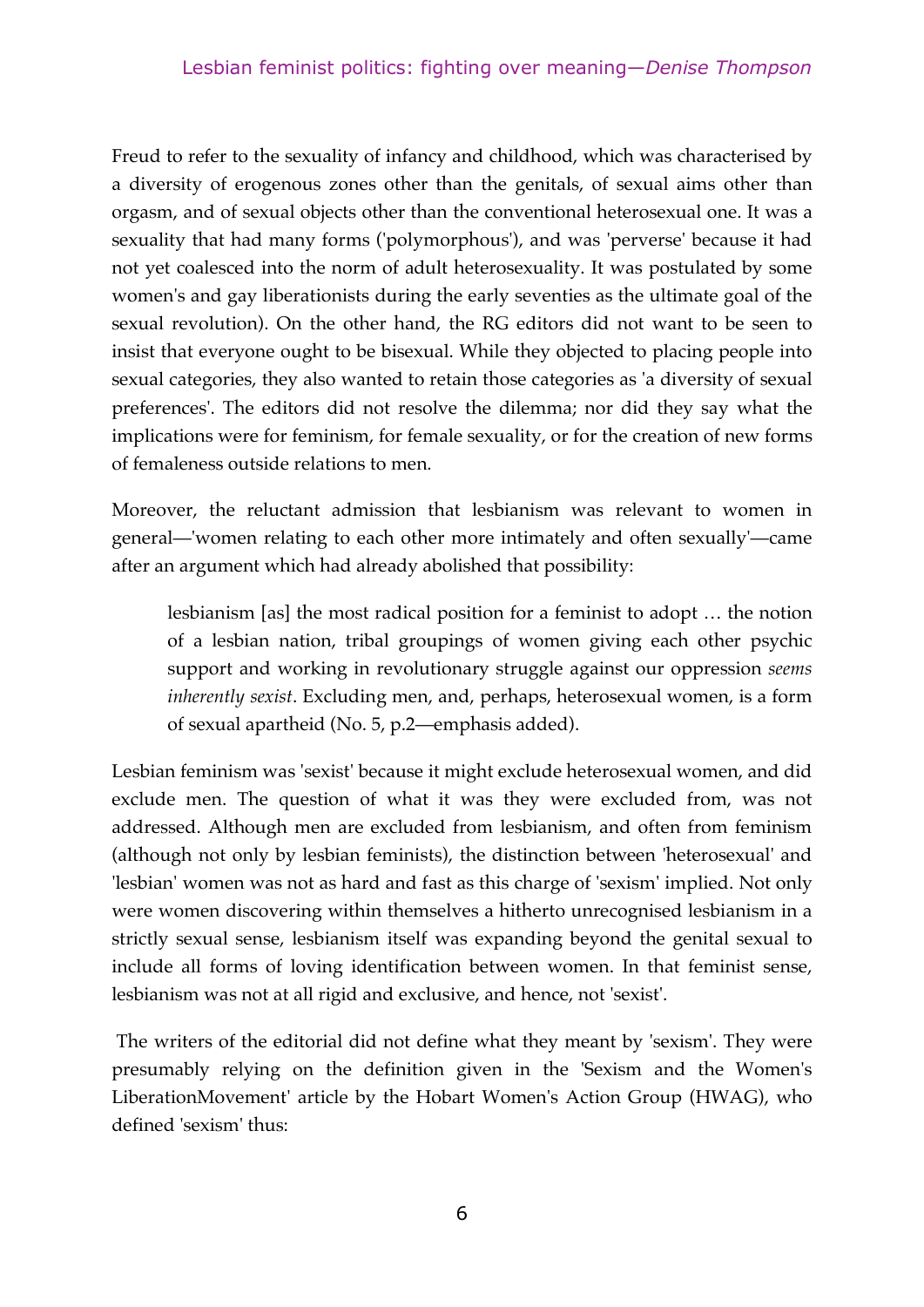A sexist society is not necessarily a patriarchal society—it could equally well be a matriarchy or a society in which the sexes have equal power and influence providing that their spheres of action are different and enforced as different. In a radical feminist critique of society, sex is the principle by which society is organized, which precedes all other organizing principles, i.e. power, wealth, status, etc. Patriarchy is not a precondition of sexism. Sexism means organizing people according to sex and sexual behaviour, and attributing various behaviour, personality and status traits to people on the basis of sex. Without sexism, patriarchy is deprived of its organizing principle and of its ideology of consent. Sexism then is sufficient basis for patriarchy but does not necessarily lead to it. In other words, sexism is a way of structuring society; patriarchy and matriarchy point out who get the goodies at any particular time. Unlike capitalism, it doesn't tell us both how society is structured and who benefits from it, only how it is structured (No. 5, p.30).

'Sexism', on this definition, meant nothing more than the existence of mutually exclusive categories of people based on their sex or sexuality. It was a deliberately apolitical definition, that is, it explicitly deleted any reference to male domination. Although 'sexism' could mean the domination of women by men, it could also mean the domination of men by women. It also need not imply domination at all, according to the HWAG, since it referred only to the division into sexes and sexualities. It was not necessary for one sex or sexuality to dominate for a society to be 'sexist'; it was sufficient for the divisions to exist.

There was, however, an unacknowledged irony in this reliance by the RG editors on the HWAG's definition of 'sexism'. While the RG editors (some of whom were lesbians) accused lesbians of 'sexism' for excluding men and heterosexual women, the lesbians of the HWAG accused (heterosexual) Women's Liberation of 'sexism' for excluding lesbians. (No. 5, pp.32-3) The irony was compounded when the HWAG, in their role as editors of RG Issue no.6, criticised Issue no. 5 for 'simplif[ying] and distort[ing] concepts like sexism rather than discussing them'. (No. 6, p.2) The editors of Issue no. 6 did not appear to realise that it was their own definition of 'sexism' they were criticising. They pointed out that, although it might be theoretically possible to have forms of sexism which were 'power-neutral' in that they were divisions of roles and personality without subordination, or even to have a 'matriarchal' form of sexism where women ruled men, in actual fact, they said, '*the only sexism that we know is sexism in its patriarchal manifestation*' (emphasis in the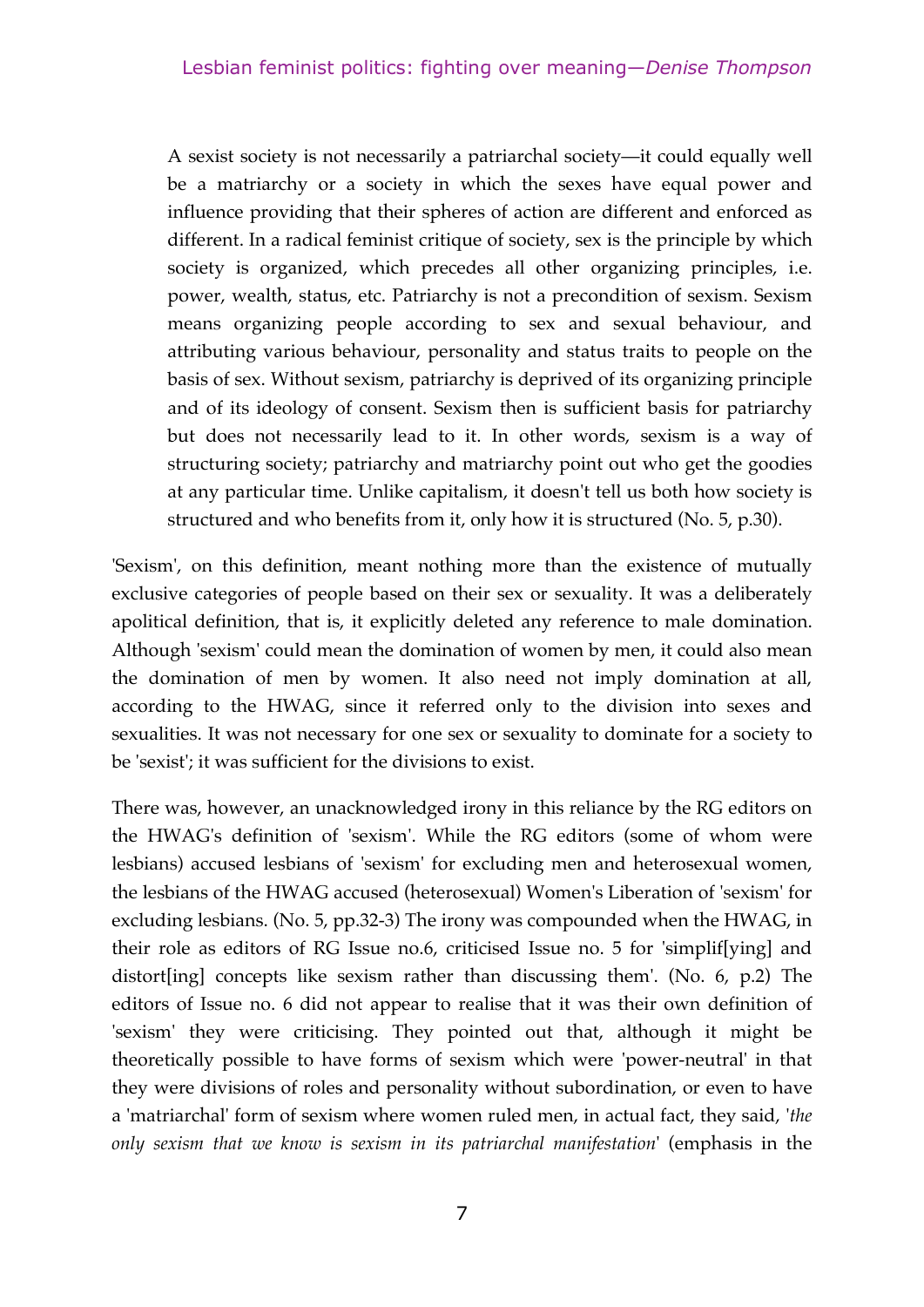#### Lesbian feminist politics: fighting over meaning—*Denise Thompson*

original). However, although they criticised what they called 'the a-political concept of sexism', they also tended to give it some credence as a theoretical construct (in contrast, presumably, to the practicalities of feminist politics). On the one hand, they said:

To talk solely about "sexism" rather than "patriarchal sexism" mystifies sexism as it exists in our society. It may infer [sic] that other sorts of sexism (powerneutral, matriarchal) are more-than-theoretically possible (ibid.).

And yet they went on to say:

This is not to say that sexism means the "institutionalised subordination of women to men" [quoting from an article by Dennis Altman in *Gay Liberation Newsletter* No. 6], but to say that *that* manifestation of sexism is the only form that it is relevant to discuss in this society. It is a purely theoretical construct to talk at present of sexism except in its patriarchal form (No.6, p.2-3).

The writers did not discuss why the theoretical concept of 'sexism' should be retained if it was of no use for feminist politics, and even undermined the feminist insight into the subordination of women by men. Neither did they see any problem with retaining the notion of a theoretical 'sexism' which did not exist 'in this society'. If it did not exist in the here and now, where then did it exist? Why retain it if it didn't exist? The reader is left wondering why the writers did not define 'sexism' solely in terms of male domination, and leave it at that. I suspect the reason is that they wanted to present themselves as disinterested seekers after truth, as real academics who were an intellectual cut above those naïve radical feminists who entirely missed the complexities in their simple-minded insistence that the problem was men.

Another aspect of the struggle to define the meaning of lesbianism was illustrated by one of the articles in Issue no. 5, 'Mythmaking in the Women's Movement' by Lesley Lynch. Lynch's purpose in writing the article, she said, was to make an intervention into the debates surrounding what she called the 'lesbian-bisexual-heterosexual divisions and hostilities' in the women's movement. In fact, what Lynch's article reveals is that the 'divisions and hostilities' were among lesbians. Although the antagonisms ostensibly revolved around lesbianism versus heterosexuality (and sometimes bisexuality), the debates were actually about antagonistic positions on lesbianism, all occupied by lesbians. Lynch herself seemed not fully aware of this,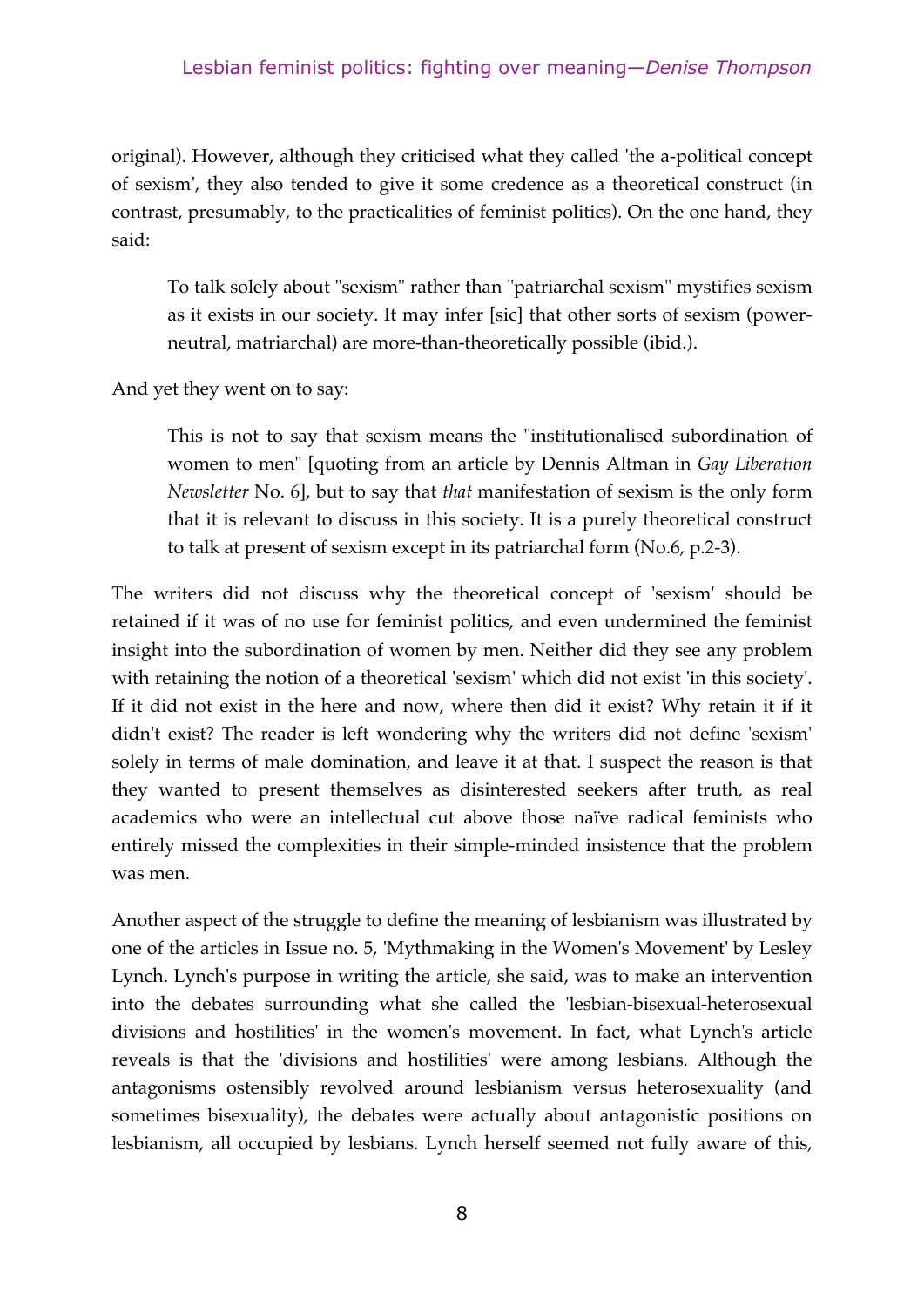although the information is there in her article. Some lesbians would accuse the women's movement of 'sexism' for excluding lesbians. Other lesbians would accuse the accusers of 'sexism' for maintaining rigid distinctions between the sexual categories. Others would be lesbians within the women's movement who were doing the excluding of lesbianism from conference programmes. Still others were lesbians who had been in the women's movement for some time and who reacted with contemptuous impatience whenever another lesbian asserted or implied that the movement did not provide a place for lesbians.

This latter reaction was nicely illustrated by Lynch's description of one such occasion at the Women's Commission in Sydney in 1973:

At one stage a woman prefaced a statement by announcing to the meeting that she was a lesbian. The manner in which she did this—to me she seemed tense and defiant—suggested she felt the audience would be possibly hostile to or embarrassed by her statement … I thought [this] might … have been another manifestation of how W.L. had said so little publicly on the issue of lesbianism … Whatever the reason, I felt she had misjudged the likely attitude of that particular gathering, but even as I was pondering the implication of her apparent lack of ease, there was a reaction to her statement that was … extraordinary … A lesbian, prominent within W.L., an organizer of the commission, who had reputedly attacked the one anti-lesbian comment that had been made during the planning sessions, and who had "come out" publicly in a similarly tense and dramatic fashion only 18 months before, threw in a contemptuous "so what?". (No. 5, p.37)

Lynch was obviously (and quite rightly) shocked at what she called this 'gratuitous, nasty interjection':

It seemed to me the only point of such a belittling interjection was to indicate the speaker was old hat—implying that liberated women had got over all that drama about this lesbianism ages ago. Many of them have … but to judge and contemptuously reject someone's position because you think others have been there before, is dangerously intolerant (ibid.)

She went on to discuss some possible reasons for the reaction: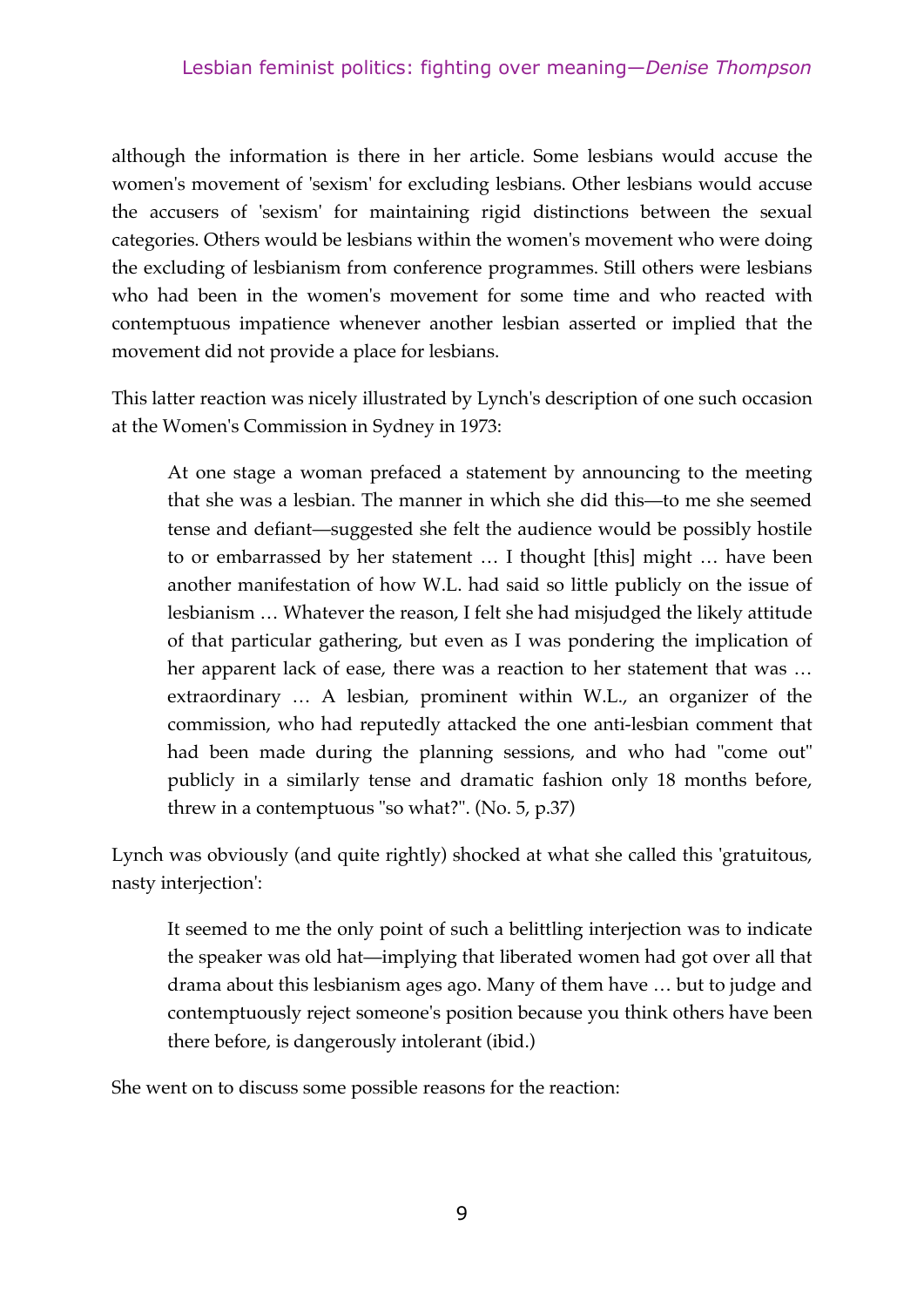Maybe an explanation, if not a justification, of these reactions could be that people like the interjector, who have put a great deal of energy and emotional commitment into confronting, personally and openly within the movement, their lesbianism and people's reactions to it, would feel patronised and insulted by a lesbian whose attitude could be seen as implying she was doing something that hadn't been done before, and that it was going to be something of a strain for the audience to cope with it.

… I do think [the interjector's reaction] reflects an attitude among significant groups of W.L. people, which is, if not sexist, certainly elitist and intolerant. They have put a lot of energy into getting rid of their personal hangups about being lesbian. They and the heterosexual women with whom they closely interact in their W.L. circles have established social groups in which large advances have been made towards the utopian situation where classifications based on sexual preferences are irrelevant. For them, this problem has been solved—oppression as lesbians no longer exists for them, and so they don't see their lesbianism as something that particularly needs talking about. This is a fair enough, if rather insular, position—everyone is free to choose her priorities for action. What is not fair enough is the expectation … that everyone else should be in this position. Quite apart from the understandable reaction against gross accusations of anti-lesbian attitudes, there does seem to be an impatience with anyone who still wants to discuss in public forums the particular difficulties lesbians may feel in relating to the W.L. movement sometimes there is almost the implication that they are dividing women over spurious issues (ibid.)

Lynch concluded her article by surmising that it was 'this sort of attitude' which was

at least part of the reason W.L. has so little publicised the intensive analysis of the role of lesbians that was—and still is in some groups—a consistent feature of discussions, and why so little has been said publicly about the way a large number of lesbians exist uninhibitedly within W.L., or about how this open interaction between lesbians and heterosexual women in W.L. has led, amongst other things, to a significant number of women altering their self identification from heterosexual to lesbian (No. 5, pp.37-8).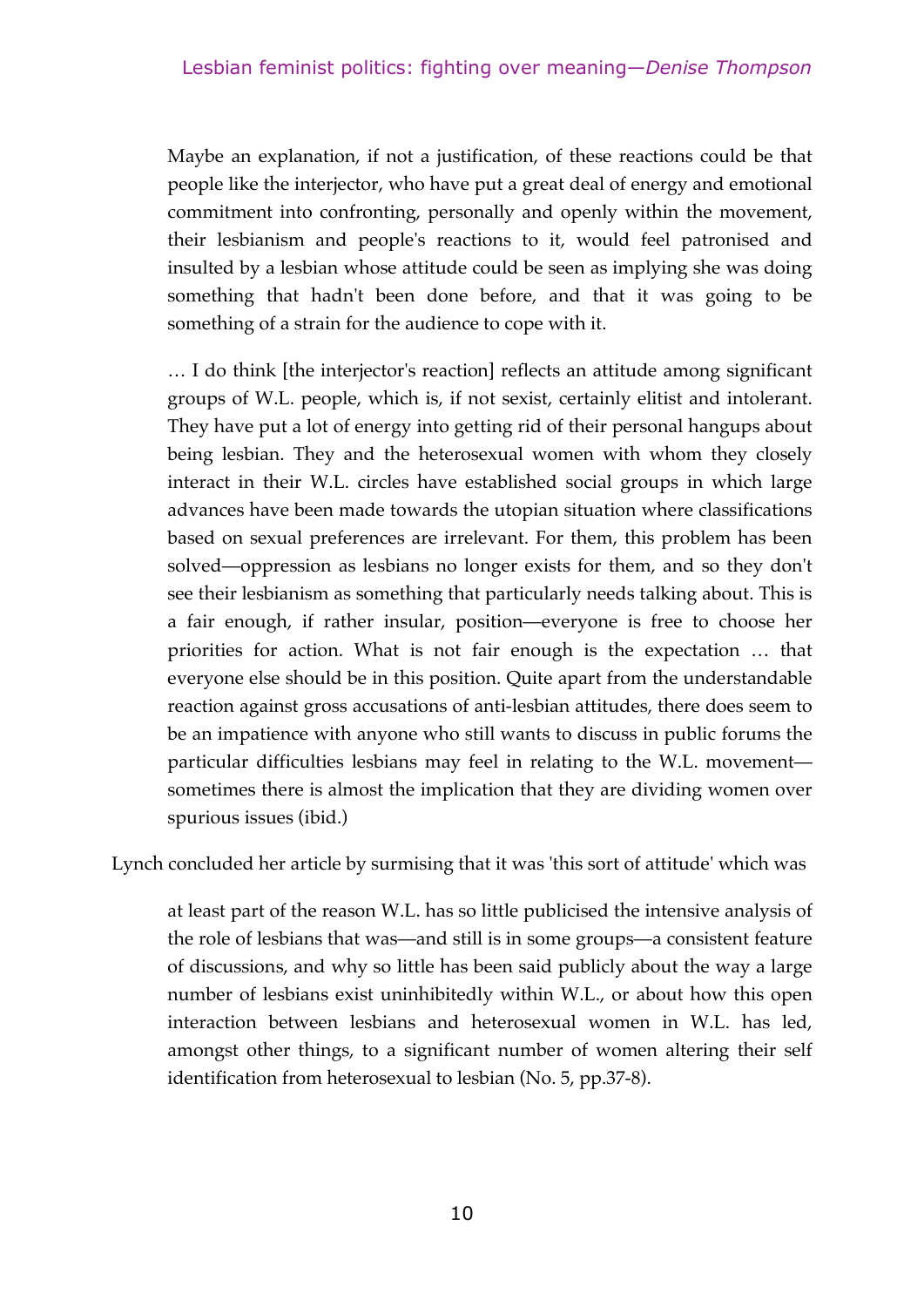From my own experience, I can agree with Lynch's analysis of the motivations of those involved in the incidents she describes. But it does not go far enough. The mutually antagonistic positions being played out in these incidents revolved around the question of what was to be the status accorded lesbianism within the women's movement—whether lesbianism was a *personal* sexual preference, or whether it was a *political* stance. These positions were usually held by distinct and separate groups of lesbians, although the same woman could at one point insist on the political nature of lesbianism, while at another time or in another context contemptuously dismiss the same position being put forward by someone else (as the above story demonstrated). The political/personal dichotomy warred in each of us. (Lynch herself was to engage in her own form of contemptuous dismissal within the pages of RG, remarkably similar to the one she deplored in this article, in her reaction to my paper, 'Lesbianism As Political Practice' (in UNSWorks), presented at the Lesbian Session at the 1980 Women and Labour Conference at Melbourne University. See: RG Nos. 20-21, pp.28-9).

Hence, the split within feminism around lesbianism was not a lesbian/heterosexual one (at least, not in Sydney), but a split among lesbians about the political status of lesbianism. It was able to be defined as a lesbian/heterosexual one, because to insist on the political nature of lesbianism does have negative implications for female heterosexuality. That may or may not have led to a lesbian/heterosexual split, with lesbian feminists insisting that they were the only consistent feminists because they refused to relate sexually to men, and heterosexual feminists rejecting this disparagement of their feminist commitment. But in my experience, it did not. Heterosexual feminists tended on the whole to be too ambivalent about their heterosexual desire to defend it outright. Lynch's experience appeared to tally with mine. She reported that the only time she heard the claim that 'the only honest life style for a feminist is that of the radical lesbian commune dweller', it was from a heterosexual feminist (No. 5, p.34, 38n2).

The lesbians who rushed to the defence of heterosexual women were actually defending interests of their own. The defence of heterosexual women was a plausible and convenient cover-up for a deeper agenda. It was plausible because defending someone else's interests looks more like political activism than defending interests of one's own; and it was convenient because what was being covered up felt too intimate and personal to qualify as 'politics'. But although the claim that lesbianism is a political challenge to male dominance does bring into question female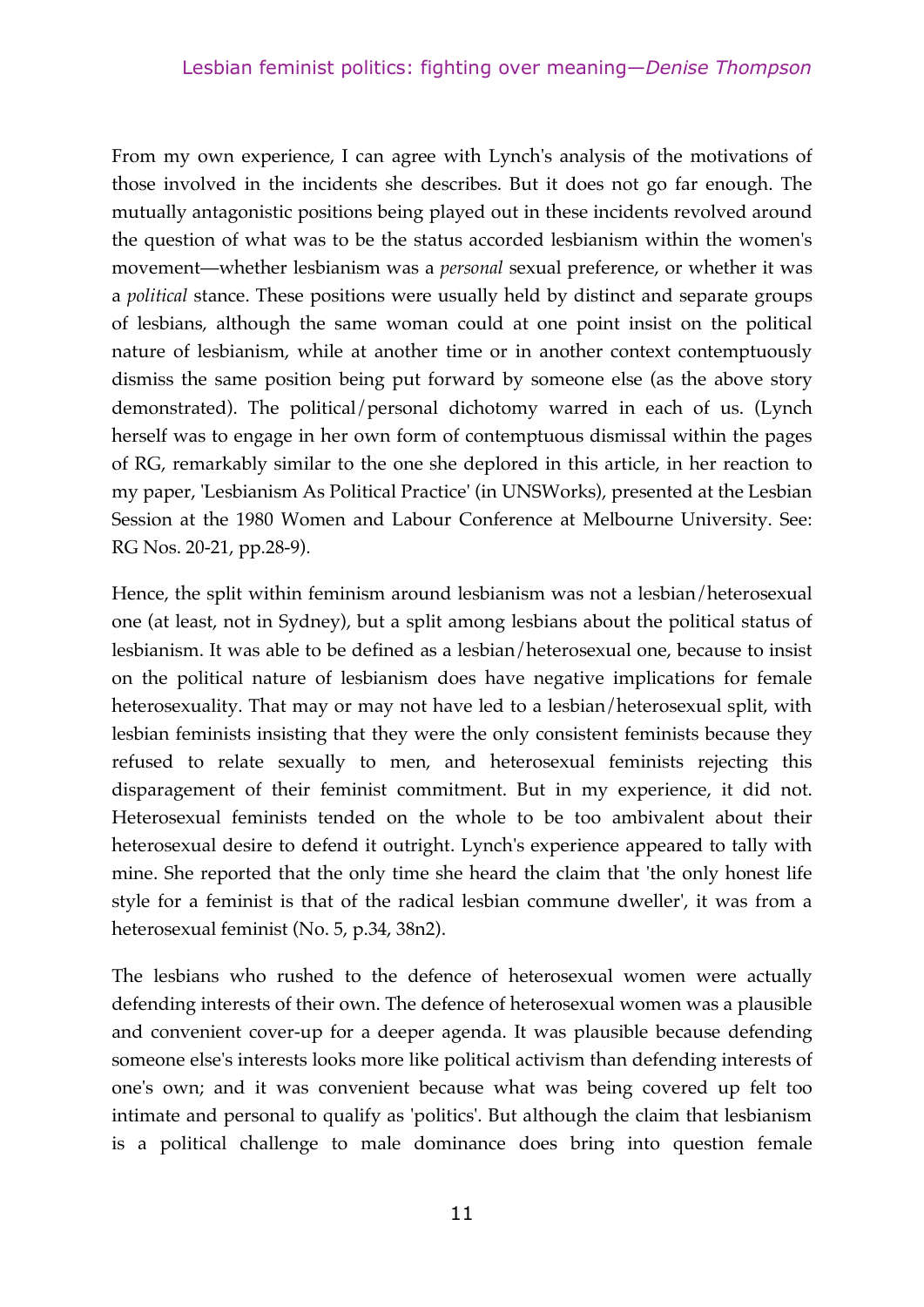heterosexual desire, it also beings into question lesbian desire *as* desire. It implies that lesbianism is a rational, willed, conscious choice, rather than a spontaneous emotional attachment which is not under anyone's control. Those lesbians who were resisting defining lesbianism as political were defending the reality of their own feelings. Although they were explicitly defending the feminist credentials of heterosexual feminists, i.e. of someone else, they were actually defending their own sense that lesbianism was pure sexual desire, as 'natural' as heterosexual desire, an erotic investment in women which was not under the control of the conscious political will. And in this they were entirely correct. It is not possible to decide rationally to be a lesbian and then become one (as the women who tried and failed found out). Where they were mistaken was in their belief that the political will and sexual desire are mutually exclusive. On the contrary, for many of us, the feminist realisation that our lives were structured by male domination, that we were kept from each other and divided amongst ourselves, and that heterosexuality was centrally involved in that, was so overwhelming that it even transformed desire.

As things stand at the moment, the fights are over. The heat has long vanished from the debate, and so has the debate itself. And yet the quandary for heterosexual feminists remains. Heterosexual desire is still in a sense antithetical to a feminist commitment—women can be feminist despite their heterosexual desire but not because of it. (See the 'Heterosexuality' issue of *Feminism and Psychology* 2(3), October 1992, especially pp.419-64, for the reactions of a number of heterosexual feminists on being asked to discuss their heterosexuality in relation to their feminism). What has changed, at least as far as the hegemonic public face of feminism is concerned, is the definition of lesbianism. No longer is lesbianism defined as a challenge to the institution of heterosexuality as a primary mechanism for the maintenance of male supremacy (except among radical feminists). 'Lesbians' have become just another category of women, with their own special interests, their own claims for 'civil rights' and 'anti-discrimination'. Publicly, the confusion generated by the personal/political dichotomy has been resolved in favour of the personal, and by obliterating the politics. 'Lesbianism' within feminism these days has become nothing more than a individual 'sexual preference', of no relevance to or interest for (dare I say it) 'normal' women. The debate has faded away because the conflict has been resolved, in favour of conformity with the dominant mores of individualism, and against the radical political challenge that lesbian feminism originally provoked. The male supremacist status quo has recuperated from the onslaught of lesbian feminism. Heterosexuality